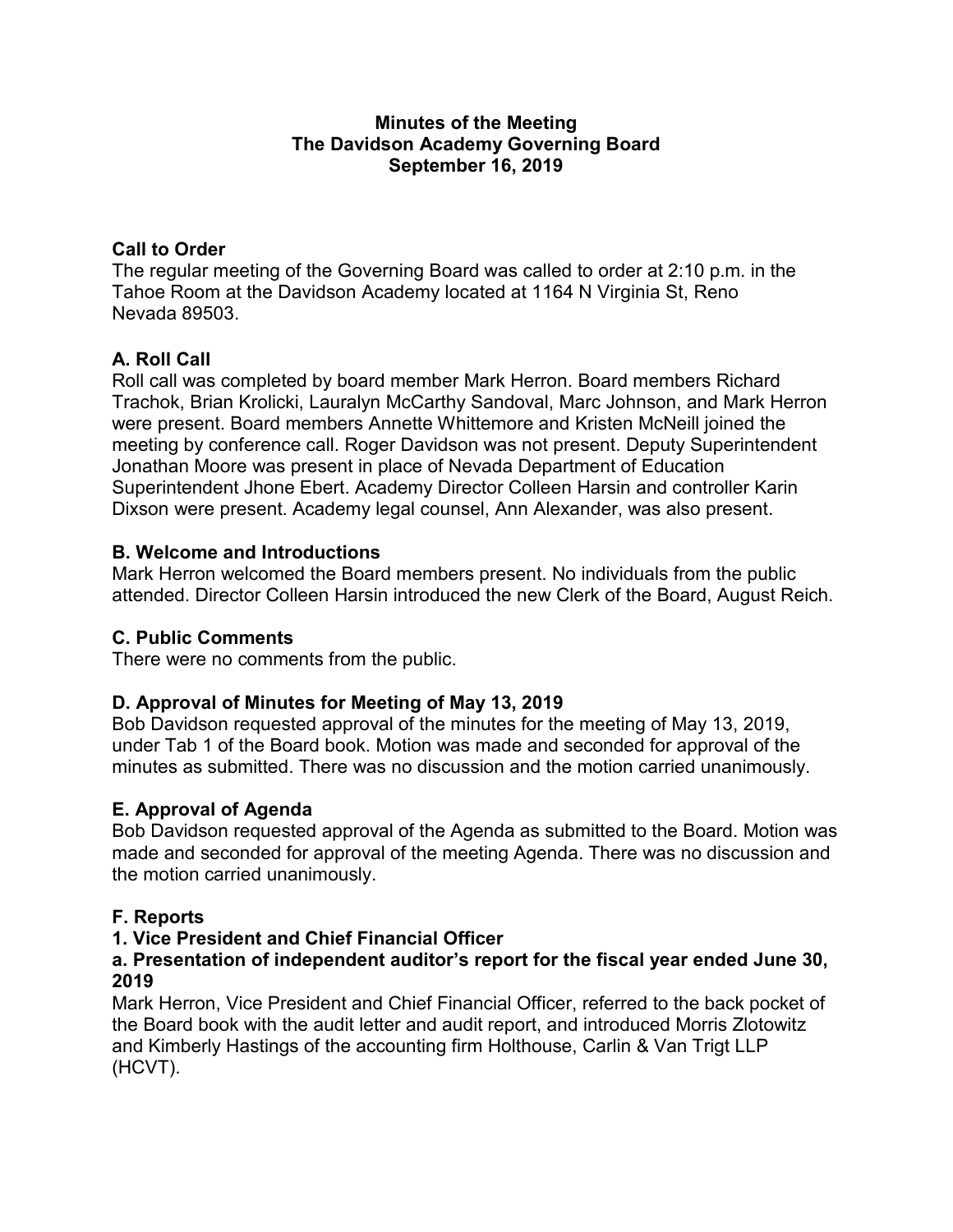Mr. Zlotowitz began by introducing himself as the audit partner and explained that this is his second year on this account after being rotated in last year. Mr. Zlotowitz provided a summary of the meeting agenda stating that the auditors will address the financial statements, the audit results letter, and the audit representation letter. Prior to providing the auditors opinion, Mr. Zlotowitz explained that the two deliverables they provide are the audit results letter and auditor's opinion. Everything else that was provided comes from the management team.

Mr. Zlotowitz stated that their audit opinion is unmodified, and the report is clean. The audit report had no significant findings, and the most significant estimates are related to the pre-paid lease for the Jot Travis building space. Mr. Zlotowitz recognized that this finding had already been presented to the board but wanted to address it again since this was the most significant finding in this report. There were no difficulties or disagreements with management when conducting the audit, and the management representation letter was delivered to the auditors. Mr. Zlotowitz thanked Karin and Mark.

Ms. Hastings referred to the copy of the financial statements and the AU260 letter. Ms. Hastings stated that there were no significant changes to the financial statements. The management discussion analysis and the budget comparison were provided by management. Ms. Hastings stated that the documents were clear for the reader and there were no issues found. Ms. Hastings also explained that there were post-closing adjustments that were not audit related. The adjustments were primarily made for disclosure purposes and to adhere to GAAP standards. Ms. Hastings then provided information to the board regarding upcoming changes. The first change requires the student activities fund to provide an additional statement to be submitted with the statement for net position. This addition does not change the function of the fund, rather it provides further documentation. The second upcoming change is that there will be new guidance, time frame, and changes to presentations due to GASB. Ms. Hastings stated that these changes to GASB will not cause a significant effect, but in the future, there will be changes to financial statements.

Mr. Zlotowitz concluded the presentation by stating that sound accounting practices start at the top. These strong practices will ensure the long-term financial health of the Academy while also meeting program goals. Mr. Zlotowitz mentioned that if important changes occur to the financial world of accounting, they will work with Karin and Mark to see how the changes affect this organization.

Governing board member, Richard Trachok, asked if there were any concerns for how similar the total expenses are for regular instruction and general administration. Karin Dixson explained that regular instruction only refers to those who are working in the classroom and that general administration covers a broader range of job duties such as counseling services, human resources, the office of the principal, and other school related roles. Mr. Trachok followed this by asking how these numbers compared to similar schools. Karin Dixson explained that they do not currently have any comparisons to share, but that she can look into these numbers to be shared at a later date.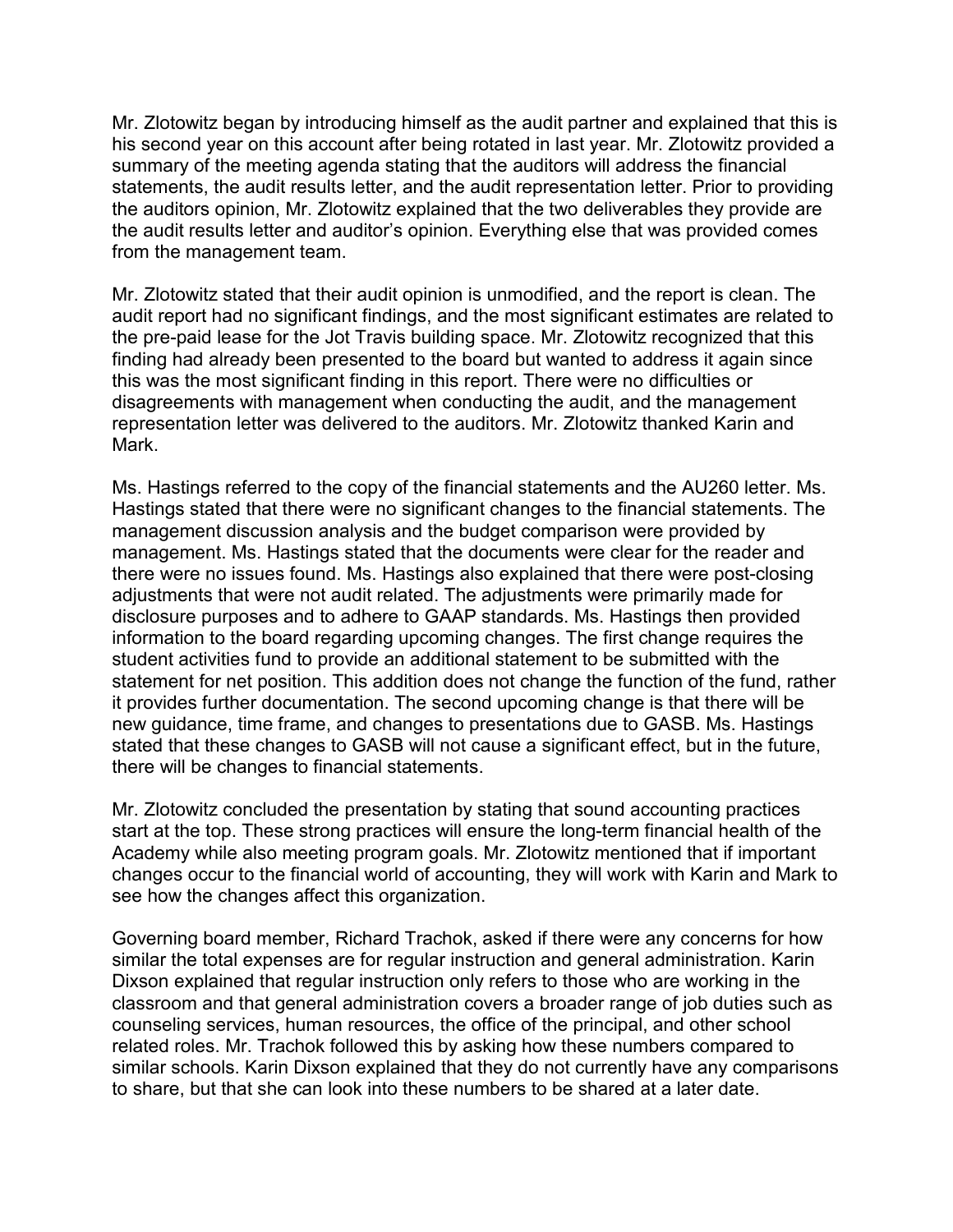Motion for acceptance of the audit report was made and seconded. There was no further discussion, and the motion carried unanimously.

Mr. Herron thanked the auditors and Ms. Dixson.

#### **2. Academy Director**

#### **a. General Program Updates**

Davidson Academy Director, Colleen Harsin, referred to Tab 2 for the final report of the Pupil Enrollment and Attendance Audit for the school year 2018-2019. The Reno campus has a total enrollment of 140 students for the 2019-2020 school year. Ms. Harsin stated that this number is lower than expected but explained that there were no concerns regarding the decrease in student enrollment. For the 2020-2021 school year, the Davidson Academy has already accepted 6 new students who deferred this school year so their families can move to Reno. The application for the Reno campus opened on September 16, 2019, and will remain open until January 31, 2020.

Mr. Davidson asked how many students is the Academy planning to graduate this year. Ms. Harsin explained that we have 23 students who will graduate this school year which has remained rather consistent.

Ms. Harsin referred to Tab 3 with the Davidson Academy calendar for 2019-2020 school year. The schedule follows the University of Nevada Reno's calendar and has worked well for the Davidson Academy. The calendar has a total of 153 days in session, with longer than average school days. This combination makes the total hours at school for students similar to a typical public school.

Ms. Harsin referred to Tab 4 with the Academy's Reno campus weekly course schedule. The classes are listed by subject areas and the numbers listed after the course are the class periods in which that class is taught. Ms. Harsin explained that some courses are middle school only, but in general students are eligible to take high school level courses. Friday elective courses differ from the Monday through Thursday schedule because on Fridays the school operates on two-hour blocks. Many of the Friday elective options are led by students with oversight from Academy staff. Some of the student led electives that are currently offered are Zumba, Rock Climbing, and Mindfulness.

Ms. Harsin referred to the front pocket to display a handout for a new program called Safe Voice. Safe Voice is an anonymous reporting application that allows students and families to report problems they see in the community. Davidson Academy students were trained on how to use the program and the importance of reporting. Ms. Harsin also noted that there is a small team of staff members at the school who have been trained to address tips that are associated with the Academy.

Bob Davidson asked Mark Johnson if the University of Nevada Reno uses Safe Voice. Mark Johnson responded that the university has their own reporting system call Safe Pack. Ms. Harsin stated that she will include an announcement about Safe Pack in the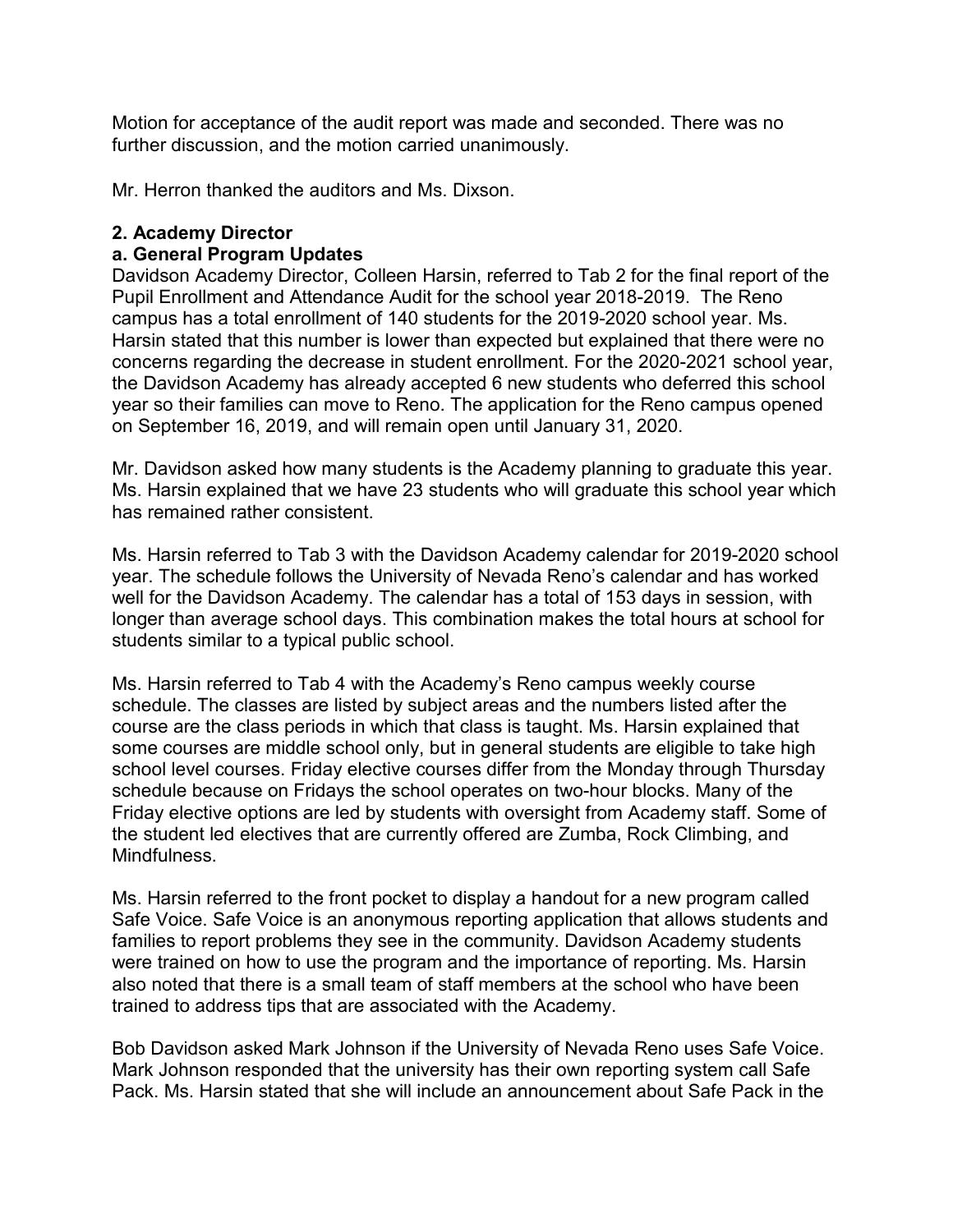weekly dispatch to remind returning students and to notify new students about the Safe Pack application.

Ms. Harsin referred to Tab 5 with a list of National Merit Scholarship Semifinalist from the Davidson Academy. There is a total of 14 students who have been selected as semi-finalists. These individuals are currently preparing their finalist applications.

Mr. Trachok asked of the 23 students graduating, do all student take the test. Ms. Harsin explained that not all students took the exam, and some students may have not scored high enough to qualify.

# **3. Director of Online Learning**

### **a. General Program**

Stacy Hawthorne, Director of Online Learning, referred to Tab 6 with a 2019-2020 Enrollment report, including a map of where the 48 Online students live throughout the U.S. One online student relocated to Nevada this past summer to attend the Reno campus. There are two students who are expected to graduate from the Davidson Academy Online program this year. These students are not eligible for the National Merit Scholarship application because they did not take the PSAT exam. Ms. Hawthorne explained that the lack of online campus students taking the PSAT is often due to local schools not allowing non-enrolled students to register for the PSAT.

Deputy Superintendent, Jonathan Moore, asked Ms. Hawthorne if they have contacted those local school boards. Ms. Hawthorne responded that they have not, but that is something to consider for the future.

Ms. Hawthorne stated that the First-Year Seminar is a new, two-week orientation session that teaches new students how to utilize and access all of the materials needed for the Davidson Academy Online campus. This addition has made the start of this school year the best start the program has seen thus far.

There are 44 online courses currently available and some online campus students are taking courses at the Reno campus using telepresence robots. Ms. Hawthorne explains that, when appropriate, online campus students have the ability to use a robot that is located at the Reno campus to electronically attend class. Online Technology Manager, Ben Brown, provided a brief demonstration of one of the telepresence robots in action. Mr. Davidson explains that these robots provide more opportunities for online students to interact with their peers.

Ms. Hawthorne referred back to Tab 6 stating that this year the recruiting for the 2020- 2021 school year will focus on 250 U.S. schools offering K-8 gifted education that are not affiliated with a high school.

#### **4. Media and Outreach**

Ms. Hawthorne referred to Tab 7 with Media and Outreach report, which included: recent media reports, social media links, upcoming on-site tours, and conferences. The